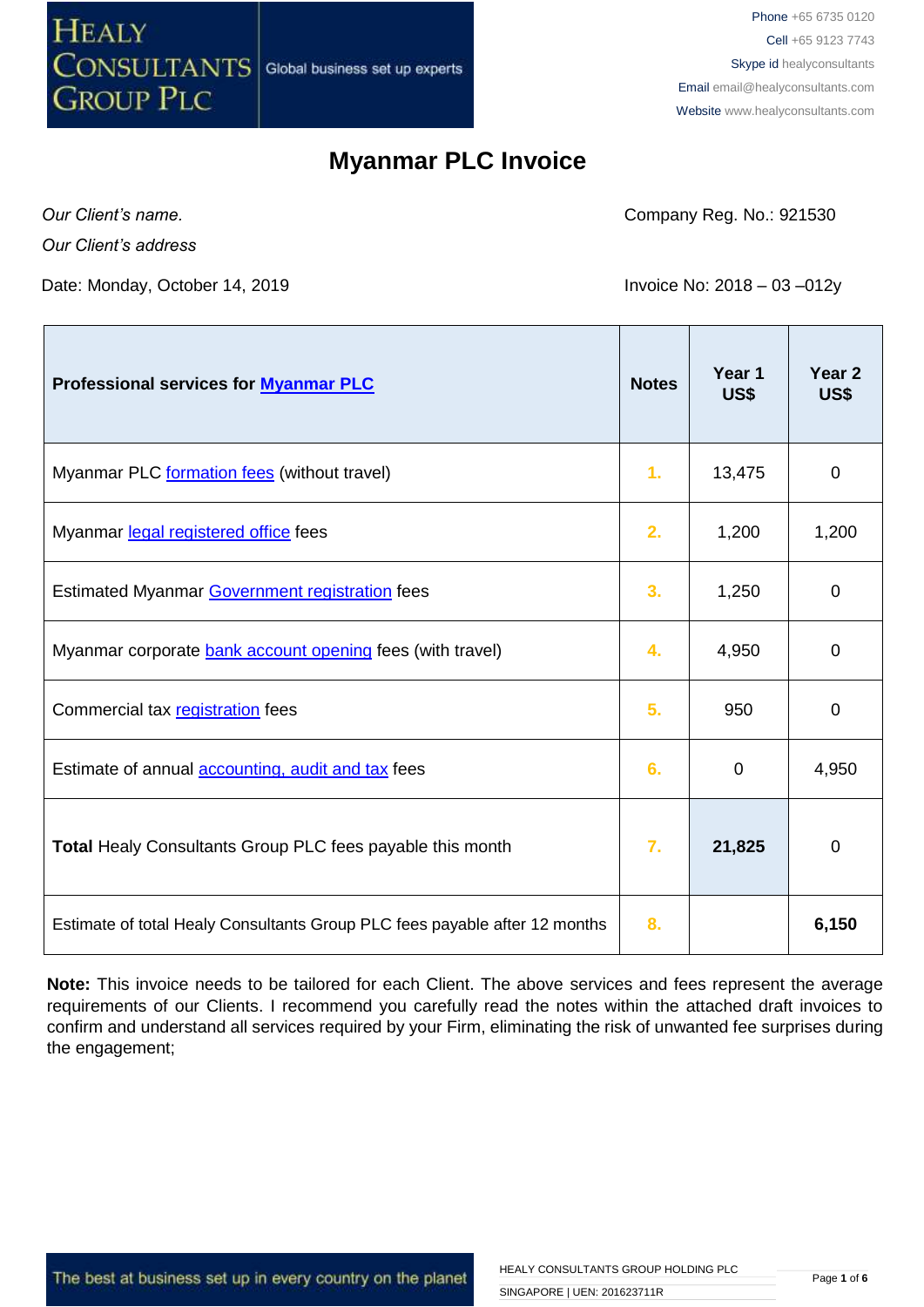## **Myanmar PLC Invoice**

#### *Notes to invoice above*

**CONSULTANTS** 

**GROUP PLC** 

**HEALY** 

**1.** Healy Consultants Group PLC fees to efficiently and effectively complete Myanmar company registration within [fourteen weeks](http://www.healyconsultants.com/myanmar-company-registration/incorporation-steps/) by **i)** choosing the optimum M&AA for our Client's business activities; **ii)** reserving a company name with the [Directorate of Investment and Company Administration](http://dica.gov.mm.x-aas.net/) (DICA); **iii)** settling our accountant and lawyer fees; and **iv)** preparing a high quality company registration application for [Myanmar](http://www.moi.gov.mm/?q=announcement/28/01/2014/id-1946)  [Investment Commission](http://www.moi.gov.mm/?q=announcement/28/01/2014/id-1946) (MIC);

All [engagement fees](http://www.healyconsultants.com/company-registration-fees/) (click link) are agreed and paid up front and agree to the fees published on our country web pages. Consequently, there are no hidden fees, surprises or ambushes throughout the engagement. All engagement deadlines are agreed up front in the form of a [detailed project plan,](http://www.healyconsultants.com/index-important-links/example-project-plan/) mapping out [deliverables](http://www.healyconsultants.com/deliverables-to-our-clients/) by week throughout the engagement term

Global business set up experts

Every week during the engagement, Healy Consultants Group PLC will email our Client a detailed status [update.](http://www.healyconsultants.com/index-important-links/weekly-engagement-status-email/) Our Client is immediately informed of engagement problems together with solutions. Your dedicated engagement manager is reachable by phone, Skype, live chat and email and will communicate in your preferred language;

- **2.** In accordance with [Section 6 of the Burma](http://www.thaiembassy.org/yangon/contents/files/business-20131115-152451-224205.pdf) Companies Act, a Myanmar PLC shall as from the date of its registration have a legal registered office in Myanmar, to which all official government communications and notices may be addressed. To comply with this statutory requirement, Healy Consultants Group PLC's Myanmar office will be the registered office address for your company. Thereafter, this address will be used to receive government correspondence including **i)** tax letters; **ii)** notice of the legal annual return; and **iii)**  all government communications. Most of our Clients wish to place [Healy Consultants Group PLC'](http://www.healyconsultants.com/corporate-outsourcing-services/company-secretary-and-legal-registered-office/) office [address](http://www.healyconsultants.com/corporate-outsourcing-services/company-secretary-and-legal-registered-office/) on invoices, contracts, websites and business cards;
- **3.** This fee is an estimate of government costs payable during your Firm's engagement. All government fee payments will be supported with original receipts and invoices. Examples of government costs include **i)** company registration at the [Directorate of Investment and Company Administration;](http://dica.x-aas.net/dica/) **ii)** temporary commercial license fee; **iii)** stamp duties; and **iv)** company stamps. Following engagement completion, Healy Consultants Group PLC will refund our Client any excess of funds received over actual Government costs paid. The commercial license must be renewed every 5 years;
- **4.** Healy Consultants Group PLC will be pleased to open a Myanmar [corporate bank account.](http://www.healyconsultants.com/myanmar-company-registration/formation-support-services/#banking) It is a time consuming task, and Healy Consultants Group PLC will shelter our Client from the associated administrative challenges. Unfortunately, all Myanmar banks will request a one-hour bank interview with our Client. Consequently, travel to Myanmar is compulsory. During the meeting, the corporate bank account number will be supplied to our Client. As you can appreciate, it is a difficult task to obtain bank account approval through a newly formed company, when shareholders and directors and bank signatories reside overseas. Healy Consultants Group PLC will prepare a business plan for the bank to optimize the probability of corporate bank account approval.

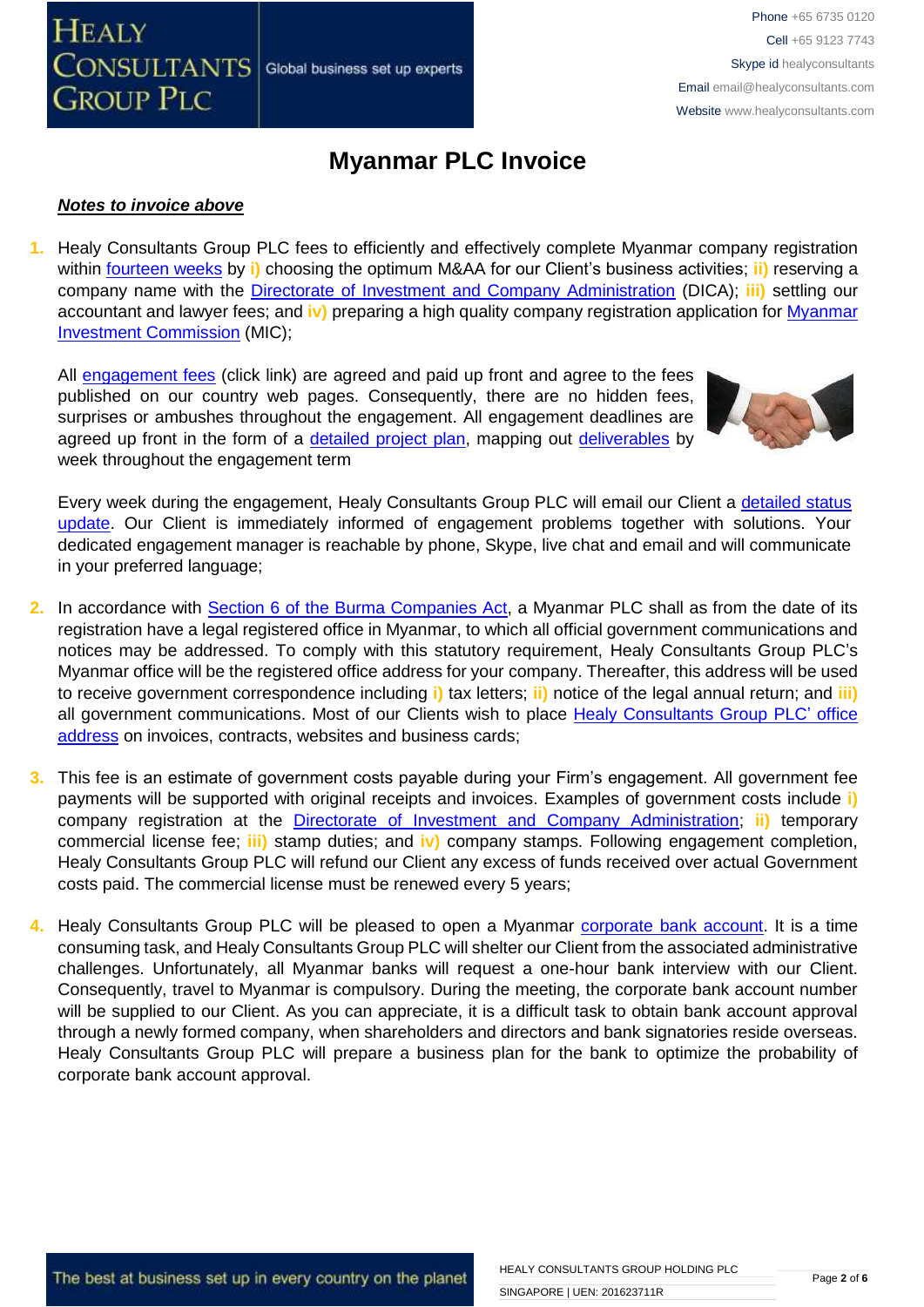In accordance with the [Myanmar Companies Act,](http://www.thaiembassy.org/yangon/contents/files/business-20131115-152451-224205.pdf) a Myanmar entity must maintain at all times a corporate

Global business set up experts

bank account in Myanmar. If our Client is not comfortable with only a Myanmar corporate bank account, Healy Consultants Group PLC will be pleased to open [an international corporate bank account](http://www.healyconsultants.com/international-banking/) (click link) outside of Myanmar. Examples include New York, Germany, Liechtenstein, Austria, Bulgaria, South Africa, Australia, London, South America or Dubai. All banks will be top tier banks in these countries with excellent internet banking services. Example of our global banking partners include HSBC, Standard Chartered Bank, Citibank, Barclays, Standard bank, ANZ bank, VTB bank, UBS, Credit Suisse;

**Myanmar PLC Invoice**

The banks enjoy ultimate power of approval of corporate bank account applications. Consequently, guaranteed success is outside of Healy Consultants Group PLC's control. What is inside our control is the preparation and submission of a high-quality bank application that maximizes the likelihood of approval. To date, we enjoy a high approval record because of [our global banking relationships](http://www.healyconsultants.com/international-banking/corporate-accounts/) and determination;



**HEALY** 

**CONSULTANTS** 

**GROUP PLC** 



**DOCBC** Bank

Phone +65 6735 0120 Cell +65 9123 7743 Skype id healyconsultants

Email [email@healyconsultants.com](mailto:EMAIL@HEALYCONSULTANTS.COM) Website [www.healyconsultants.com](http://www.healyconsultants.com/)

Global banks continue to tighten corporate bank account opening procedures, their internal compliance departments completing more thorough due diligence of Clients. Consequently, our Clients should expect the bank account approval period to take up to 4 weeks. Furthermore, global banks now require evidence of proof of business in the country where the corporate bank account will be, including sales contracts or lease agreement;

- **5.** In accordance with [Myanmar companies act,](http://www.thaiembassy.org/yangon/contents/files/business-20131115-152451-224205.pdf) each entity must register for register for commercial tax with the [Internal Revenue Department](http://www.irdmyanmar.gov.mm/default.aspx) if they are engaged in the following activities: **i)** domestic manufacturing and distribution; **ii)** importing; **iii)** trading; **iv)** providing services;
- **6.** For an active trading company, these **accounting, audit and tax** fees are an estimate of Healy Consultants Group PLC fees to efficiently and effectively discharge your annual company accounting, audit and tax obligations. Following receipt of a set of draft accounting numbers from your company, Healy Consultants Group PLC will more accurately advise accounting, audit and tax fees. For a dormant company, Healy Consultants Group PLC fees are only US\$950;
- **7.** All fees quoted in this invoice correspond to fees quoted [on Healy Consultants Group PLC's](http://www.healyconsultants.com/company-registration-fees/) website. Please review this invoice carefully to identify errors. During the rush of the business day, it is possible that Healy Consultants Group PLC inadvertently made fee calculation errors, typing errors or omitted services or omitted historic fee payments from Clients. In the unfortunate event you identify invoice errors, please revert to me directly re the same. I apologize in advance if I or my staff made invoice errors;
- **8.** Assuming our Clients re-engage Healy Consultants Group PLC in year 2, this fee is an estimate of the fees payable next year, 12 months after the date of company registration;
- **9.** Engage Healy Consultants Group PLC to **project manage** business set up in every country on the planet. We are the best in the [world](http://www.healyconsultants.com/best-in-the-world/) at what we do, timely completing the  $A$  to  $Z$  of every country engagement;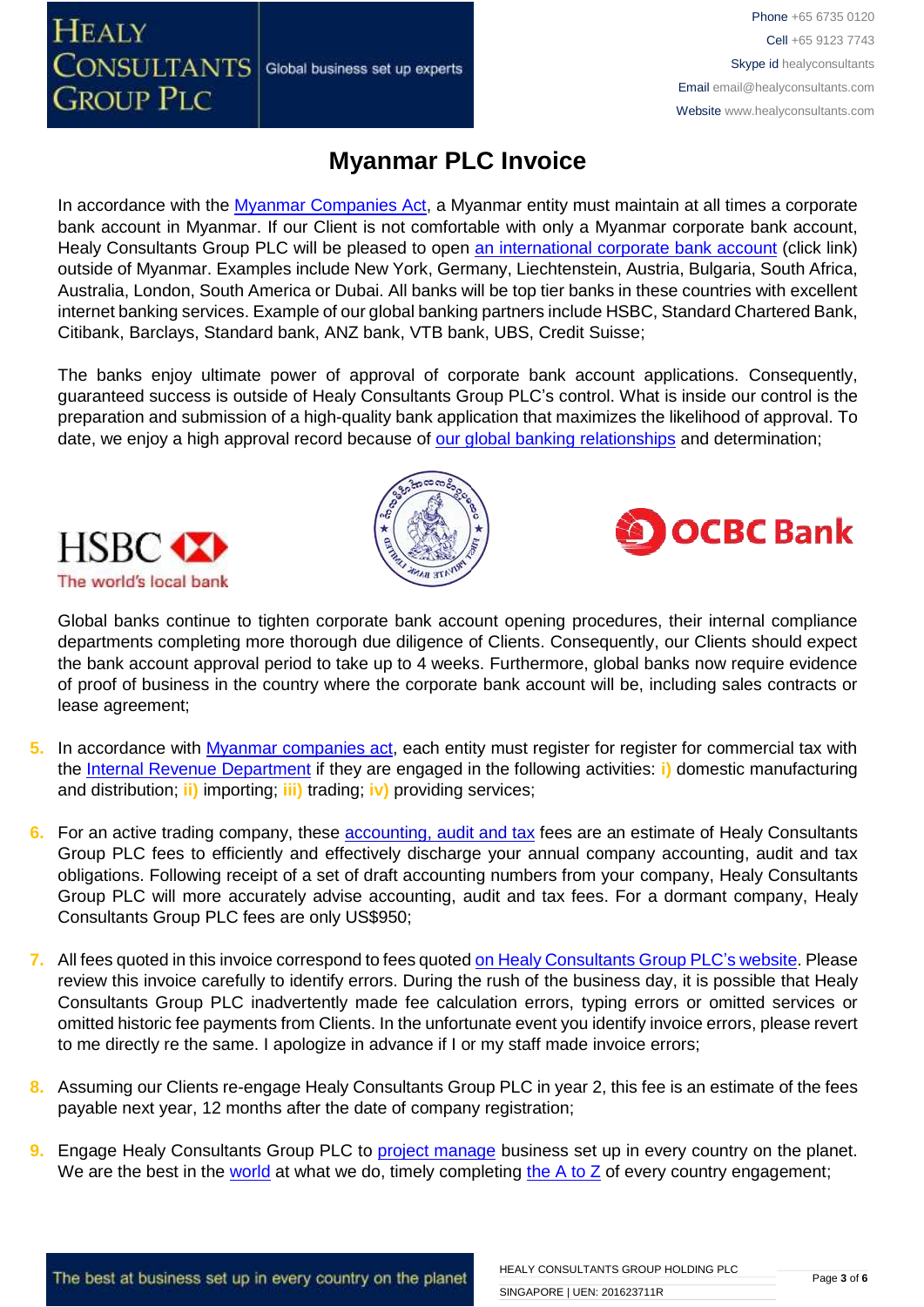# **Myanmar PLC Invoice**

- **10.** The fees quoted in this invoice are a prediction of the fees required to efficiently and effectively complete this engagement in a timely manner. If during the engagement Healy Consultants Group PLC realizes that the project is more complex than anticipated, requiring a large additional investment of time, my Firm will revert to request additional fees;
- **11.** Depending on our Client's business and nationality, the Myanmar Government may require a special regulatory license to carry on your business in the country. Healy Consultants Group PLC will assist our Client secure license approval; there may be additional engagement fees. However, the Government enjoys ultimate power of approval of company registrations and business licenses;
- **12.** In accordance to Myanmar [Foreign Investment Rules,](http://www.myanmarlegalservices.com/wp-content/uploads/2013/02/KCK-version-of-Official-FIL-Rules-doc-with-Schedules-07feb13.pdf) the Myanmar Government may require one resident shareholder with specifice shareholdings to carry on business in restricted industries in the country. If required, Healy Consultants Group PLC will be pleased to provide your firm with a professional [passive](http://www.healyconsultants.com/resident-director-services/)  [nominee shareholder](http://www.healyconsultants.com/resident-director-services/) in Myanmar. Our fee amounts to US\$11,600 per annum;
- **13.** Some of our Clients request Healy Consultants Group PLC to provide temporary shared [office space](http://www.healyconsultants.com/virtual-office/) for 6 months until their preferred business premises is found. If your Firm requires this service, our one-time fee is US\$950. Monthly rental thereafter is paid directly to the landlord, independently of Healy Consultants Group PLC;
- **14.** In accordance with the [Myanmar Companies Act,](http://www.thaiembassy.org/yangon/contents/files/business-20131115-152451-224205.pdf) 50% of the minimum share capital of US\$50,000 for a services company and US\$150,000 for all other companies must be deposited to the company's local Myanmar bank account after receiving the temporary commercial license. The remaining 50% must be deposited approximately one month after Healy Consultants Group PLC starts the company incorporation process, and before the Government approves company incorporation. Because, there is no internet banking available for all Myanmar banks, Healy Consultants Group PLC recommends investors inject the capital through Singapore intermediary banks, including OCBC or UOB;

To optimize engagement efficiency and minimize delays, Healy Consultants Group PLC Singapore is happy to deposit the paid up share capital on behalf of our Clients. The preferred Myanmar banks have correspondents in Singapore, therefore our Singapore office staff can coordinate the account opening process easily on behalf of our Clients. The chosen Myanmar bank will supply Healy Consultants Group PLC with an original certificate of deposit, which we will email immediately to our Client.

Furthermore, the parent company must provide the Myanmar Government with a corporate bank statement showing a balance of at least US\$80,000 prior to company registration;

**15.** If our Client and Healy Consultants Group PLC properly plan this engagement, our Clients will *not* have to travel for a Myanmar registration process. Healy Consultants Group PLC will efficiently and effectively and aggressively complete company registration in a timely manner without our Client presence. Instead, our Client will need to **i)** sign and get documents legalized in the embassy in their country of origin and **ii)** courier the originals to Healy Consultants Group PLC office;



**16.** It is important our Clients are aware of their personal and corporate tax obligations in their country of residence and domicile; and they will fulfill those obligations annually. Let us know if you need Healy Consultants Group PLC help to clarify your local and international annual tax reporting obligations;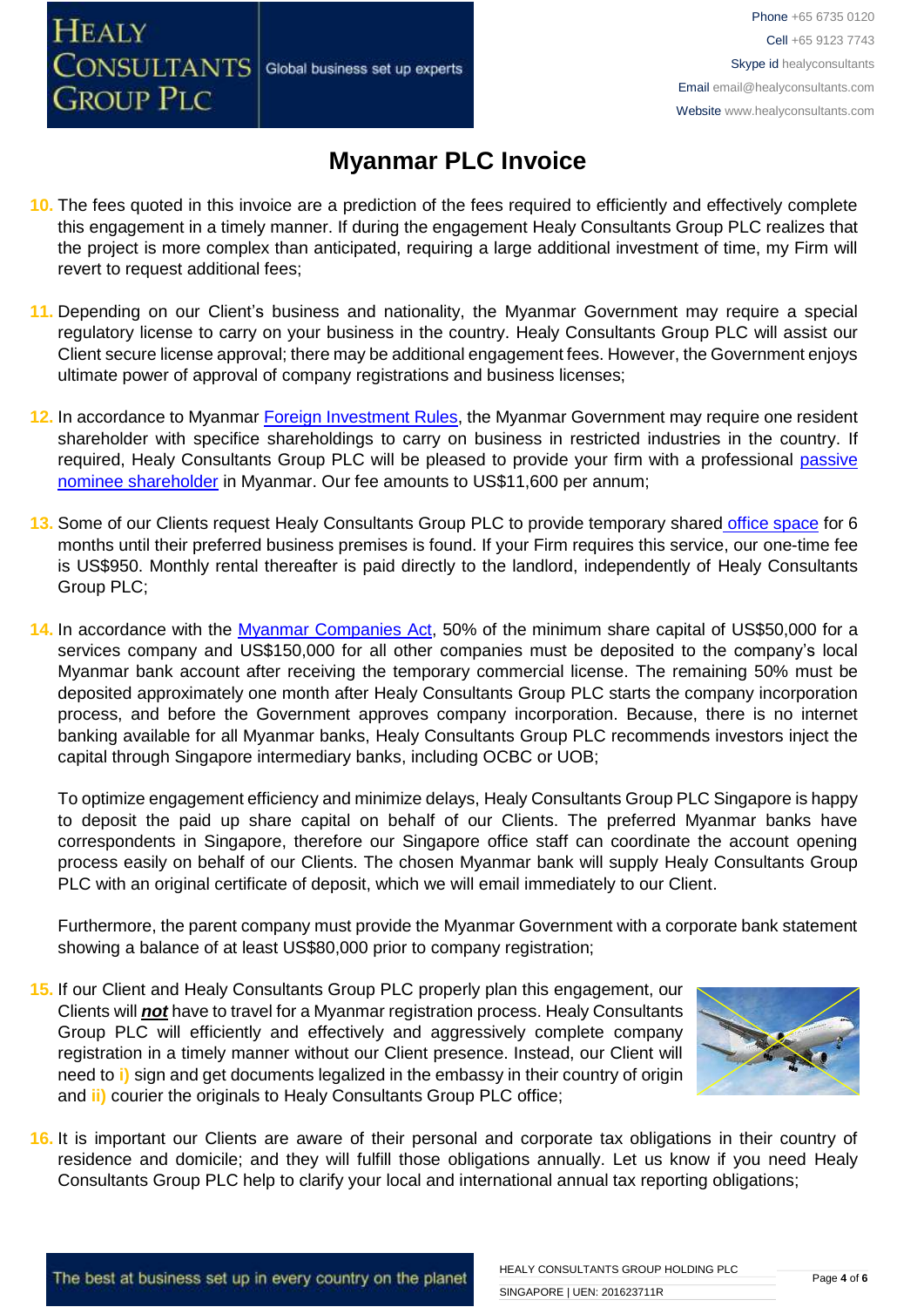Global business set up experts

**CONSULTANTS GROUP PLC** 

**HEALY** 

Phone +65 6735 0120 Cell +65 9123 7743 Skype id healyconsultants Email [email@healyconsultants.com](mailto:EMAIL@HEALYCONSULTANTS.COM) Website [www.healyconsultants.com](http://www.healyconsultants.com/)

## **Myanmar PLC Invoice**

- 17. If required, Healy Consultants Group PLC will be pleased to assist your firm to secure employee [visa](http://www.healyconsultants.com/myanmar-company-registration/formation-support-services/) approvals. Our fee is US\$4,950 for the first employee, US\$3,950 for the second employee, US\$2,950 per employee thereafter. Our employee visa fees includes preparation of a quality visa application and submitting to the correct Government immigration officers. The Government enjoys ultimate power of approval of visa applications. Consequently, guaranteed success is outside of Healy Consultants Group PLC's control. What is inside our control is the preparation and submission of a high quality immigration visa application that maximizes the likelihood of visa approval;
- 18. If our Client requires non-resident nominee shareholder and director services [\(click link\),](http://www.healyconsultants.com/corporate-outsourcing-services/nominee-shareholders-directors/) Healy Consultants Group PLC will be pleased to assist. Our fee for professional, passive nominee non-resident corporate shareholder amounts to US\$2,100 per annum. Our fee to be both non-resident nominee director and shareholder amounts to US\$6,600 per annum. Being the sole shareholders and sole director of a Client's company exposes Healy Consultants Group PLC to reputation, litigation and financial risk;
- **19.** Monthly, quarterly and mid-year Government tax obligations include monthly and quarterly payroll reporting, VAT and corporation tax return filing. If you need our help, Healy Consultants Group PLC can complete monthly Government reporting for a monthly fee of US\$860. Healy Consultants Group PLC monthly support will include **i)** receive in Dropbox the monthly invoices from our client; **ii)** label monthly bank statement transactions; **iii)** preparation and submission of VAT returns; and **iv)** submission of monthly employee payroll reporting;
- **20.** During the engagement, shareholders and directors' documents may need to be translated into the local language; before the Government and Bank approves company registration and corporate bank account opening respectively. Consequently, our Client should budget for possible additional translation and embassy attestation fees. Either our Client or Healy Consultants Group PLC can complete this administrative task;

As always, Healy Consultants Group PLC will negotiate with all third parties to eliminate or reduce additional engagement costs. For transparency purposes, all third-party fee payments will be supported by original receipts and invoices. Examples of possible third-party payments include **i)** embassy fees; **ii)** notary public costs; **iii)** official translator fees;

- **21.** Some of our Clients require an [immediate Myanmar](http://www.healyconsultants.com/turnkey-solutions/) solution. With this strategy, within a day Healy Consultants Group PLC can supply our Client **i)** an existing dormant Myanmar company number; **ii)** an already approved Myanmar corporate bank account number; and **iii)** a Myanmar business address. Turnkey solutions are attractive to those entrepreneurs who wish to immediately close a country deal, sign a contract or invoice a customer;
- **22.** As stipulated on our [business website](http://www.healyconsultants.com/) and in section 3 of our engagement letter, Healy Consultants Group PLC will only commence the engagement following **i)** settlement of our fees; and **ii)** completion and signing of our legal engagement letter;
- **23.** Healy Consultants Group PLC will only register your company after 75% of [due diligence documentation](http://www.healyconsultants.com/due-diligence/) is received by email. Healy Consultants Group PLC will only open a corporate bank account after 100% of the Client's original due diligence documentation is received by courier;